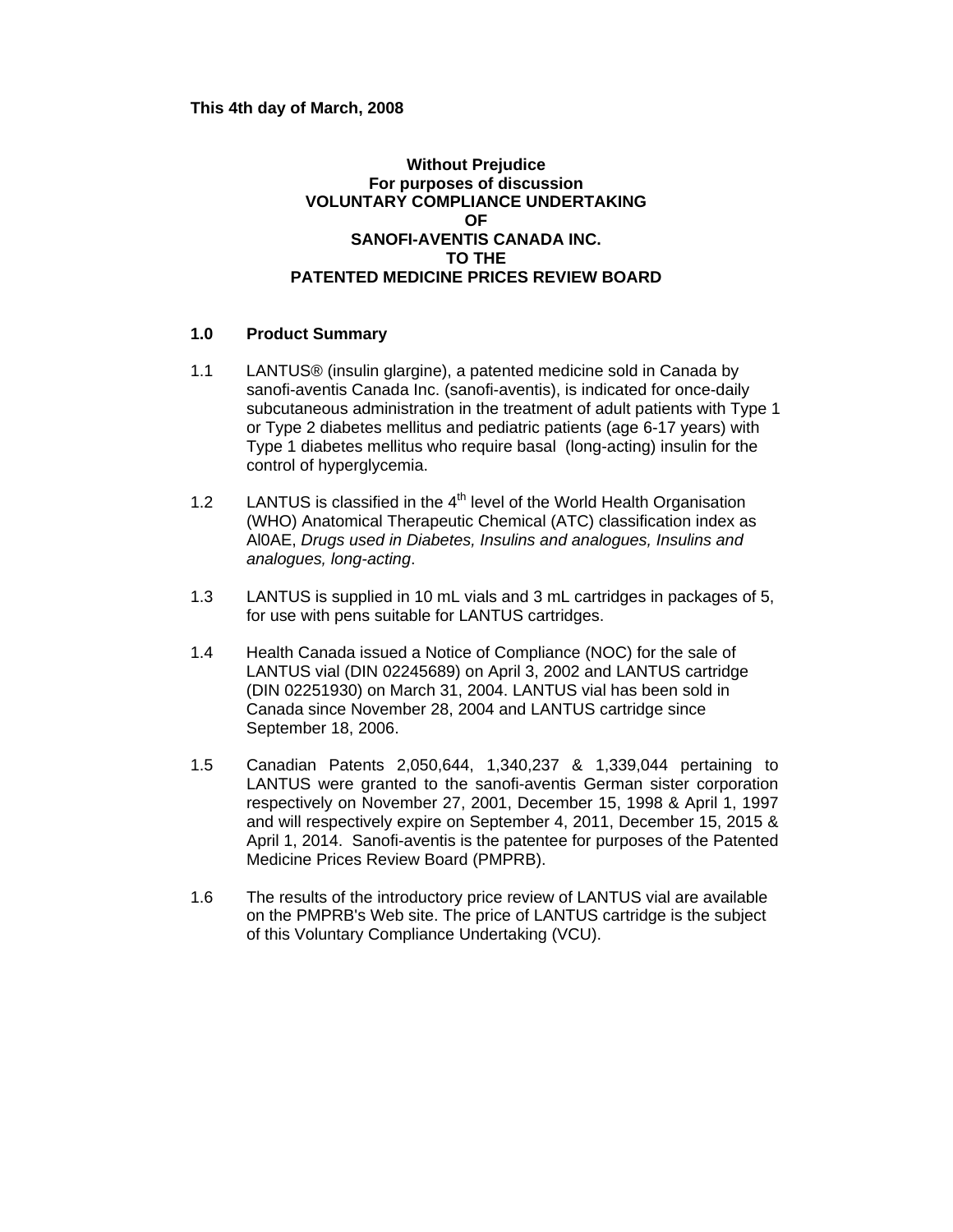### **2.0 Application of the Excessive Price Guidelines**

- 2.1 LANTUS cartridge was reviewed as a category 1 new medicine as it is a new DIN of an existing dosage form of an existing medicine.
- 2.2 In accordance with the Board's *Excessive Price Guidelines* (Guidelines), a Reasonable Relationship (RR) test and an International Price Comparison (IPC) test were conducted for the introductory period (September 18 to December 31, 2006) and it was concluded by Board Staff that the price of LANTUS cartridge was higher than the maximum non-excessive (MNE) price of \$5.4807/mL determined by the RR test. Sales of LANTUS cartridge during this period resulted in excess revenues of \$694,239.50.
- 2.3 The price of LANTUS cartridge continued to exceed the CPI adjusted MNE price of \$5.5958/mL in the subsequent year (January to December 2007), such that cumulative excess revenues as of December 31, 2007 totalled \$3,969,554.83.

# **3.0 Position of the Patentee**

3.1 This Voluntary Compliance Undertaking (VCU) constitutes no admission by sanofi-aventis that the price of LANTUS cartridge in Canada is or has been at any time sold at a price that is excessive for purposes of the *Patent Act*.

# **4.0 Terms of the Voluntary Compliance Undertaking (VCU)**

- 4.1 Sanofi-aventis agrees to undertake the following:
	- 4.1.1 To agree that the MNE price of LANTUS cartridge was \$5.4807/mL at introduction in 2006, \$5.5958 for 2007 and \$5.6780 for 2008.
	- 4.1.2 To reduce the average transaction price (ATP) of LANTUS cartridge within 30 days of the acceptance of this VCU so that it does not exceed the 2008 MNE price of \$5.6780/mL.
	- 4.1.3. To offset the cumulative excess revenues received from September 18, 2006 to December 31, 2006 of \$694,239.50 by making a payment to Her Majesty in Right of Canada within 30 days of acceptance of the VCU.
	- 4.1.4 To offset the cumulative excess revenues received from January 1, 2007 to the date of the price reduction per paragraph 4.1.2 above, by reducing the price of ALTACE HCT® (DINs 2283131, 2283158, 2283166, 2283174, 2283182). In the event that the full amount of excess revenues is not offset by December 31, 2008, sanofi-aventis undertakes to offset such amount by making a further payment to Her Majesty in Right of Canada within 30 days of the filing of the July to